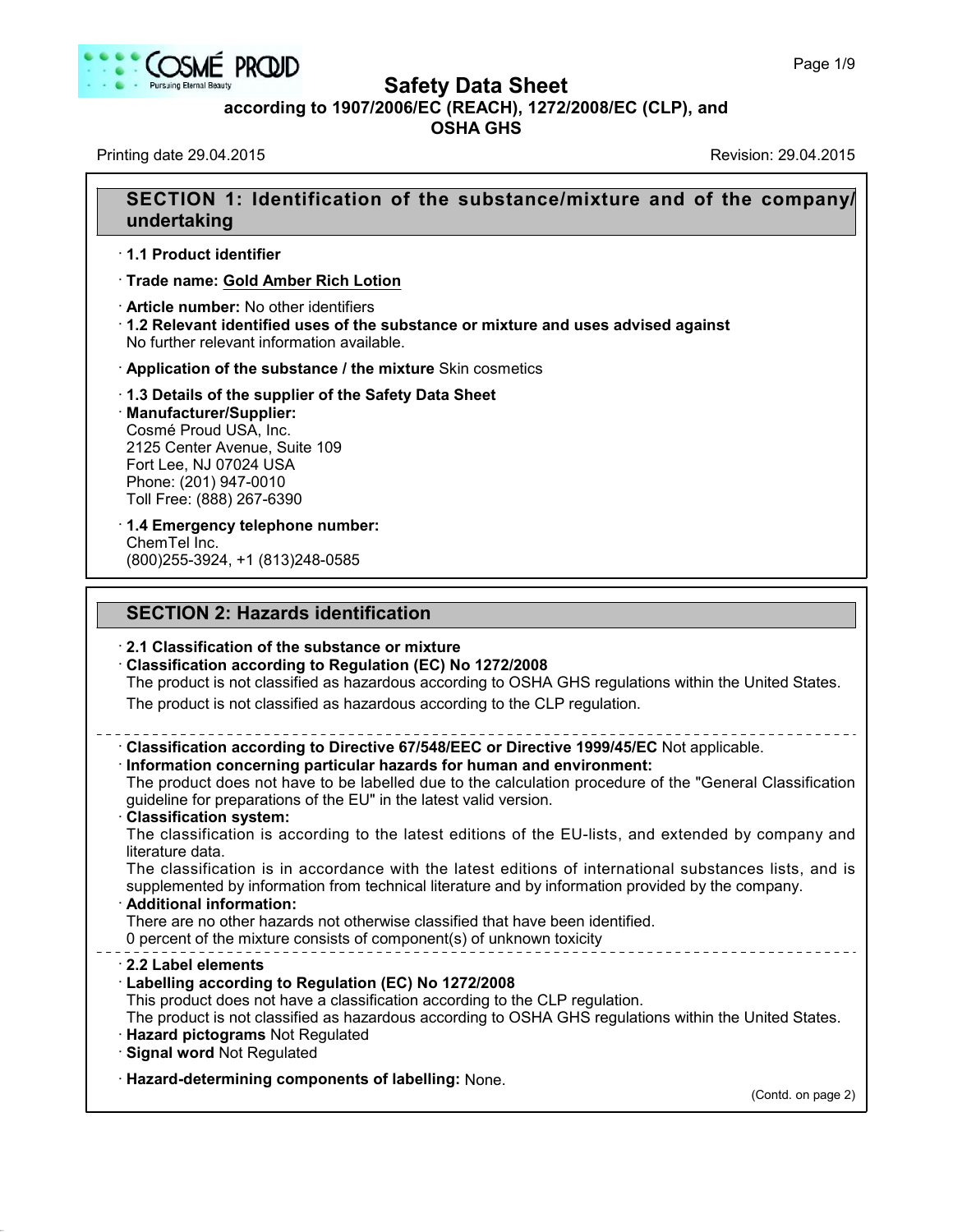Printing date 29.04.2015 **Printing date 29.04.2015** 

**Trade name: Gold Amber Rich Lotion** (Contd. of page 1) · **Hazard statements** Not Regulated · **Precautionary statements** Not Regulated · **Hazard description:** · **WHMIS-symbols:** Not hazardous under WHMIS. · **NFPA ratings (scale 0 - 4)**  $\overline{0}$  Reactivity = 0  $\sum_{n=1}^{\infty}$  Fire = 0 Health  $= 0$ · **HMIS-ratings (scale 0 - 4)** HEALTH FIRE **REALTH | 0** Health = 0<br>FIRE | 0 | Fire = 0<br>| REACTIVITY <mark>0</mark> | Reactivity = 0  $\boxed{0}$  Health = 0 0 Fire = 0 · **HMIS Long Term Health Hazard Substances** None of the ingredients are listed. · **2.3 Other hazards** · **Results of PBT and vPvB assessment** · **PBT:** Not applicable. · **vPvB:** Not applicable.

# **SECTION 3: Composition/information on ingredients**

## · **3.2 Mixtures**

· **Description:** Mixture of substances listed below with nonhazardous additions.

## · **Dangerous components:**

| CAS: 56-81-5      | alvcerol | substance with a Community workplace exposure limit $\frac{2.5 - 10\%}{2.5}$ |  |  |
|-------------------|----------|------------------------------------------------------------------------------|--|--|
| EINECS: 200-289-5 |          |                                                                              |  |  |

## · **Additional information:**

For the listed ingredients, the identity and exact percentages are being withheld as a trade secret. For the wording of the listed risk phrases refer to section 16.

## **SECTION 4: First aid measures**

## · **4.1 Description of first aid measures**

· **General information:** No special measures required.

· **After inhalation:** Unlikely route of exposure.

#### · **After skin contact:**

Product is manufactured for topical use. If irritation occurs, discontinue use and wash affected area with soap and water.

## · **After eye contact:**

40.1.5

Remove contact lenses if worn, if possible.

Rinse opened eye for several minutes under running water. If symptoms persist, consult a doctor.

(Contd. on page 3)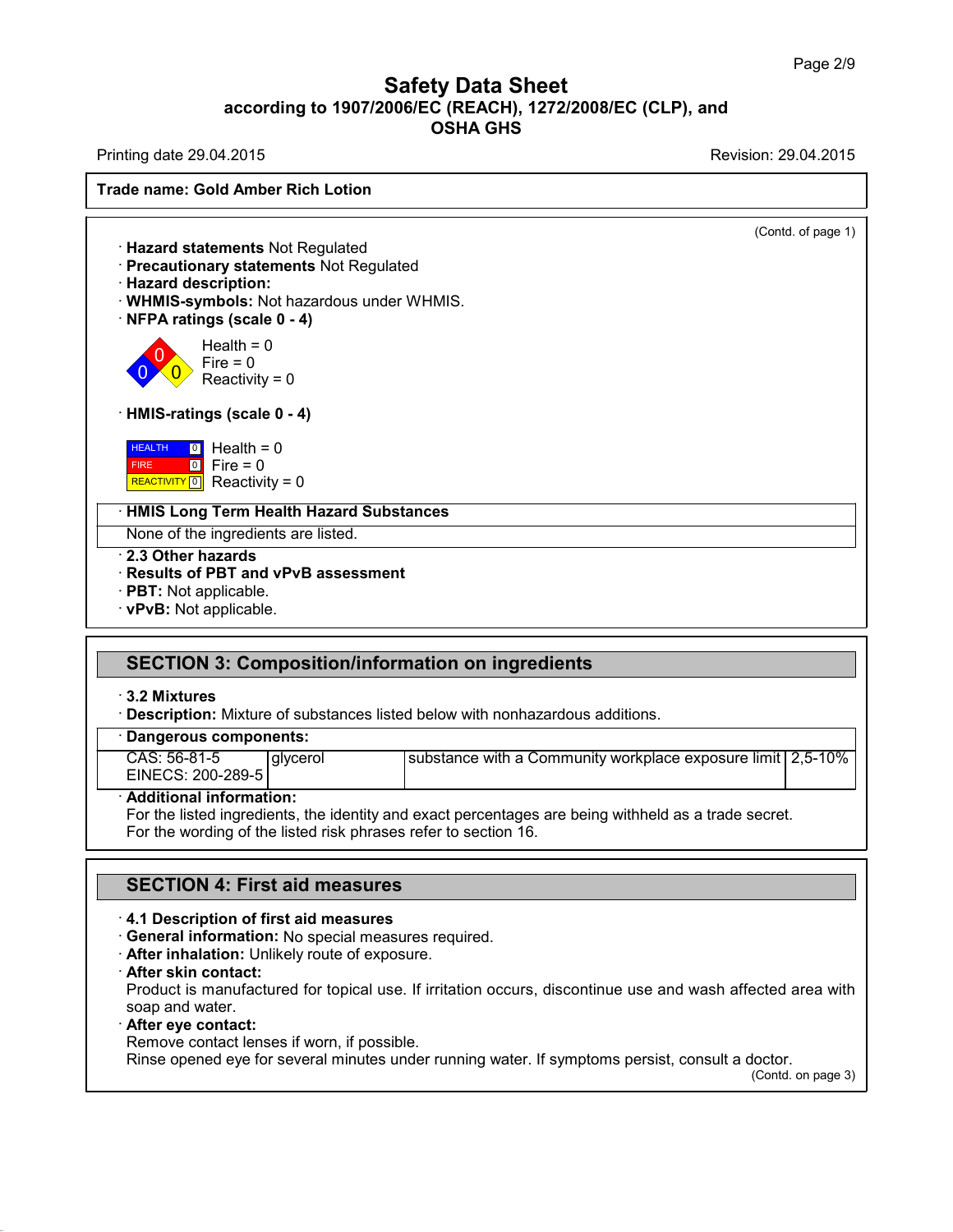Printing date 29.04.2015 **Printing date 29.04.2015** 

## **Trade name: Gold Amber Rich Lotion**

(Contd. of page 2)

· **After swallowing:**

Rinse out mouth and then drink plenty of water.

Do not induce vomiting; call for medical help immediately.

· **4.2 Most important symptoms and effects, both acute and delayed**

Gastric or intestinal disorders when ingested.

· **Hazards** No further relevant information available.

· **4.3 Indication of any immediate medical attention and special treatment needed**

No further relevant information available.

## **SECTION 5: Firefighting measures**

· **5.1 Extinguishing media**

· **Suitable extinguishing agents:**

CO2, powder or water spray. Fight larger fires with water spray or alcohol resistant foam.

· **For safety reasons unsuitable extinguishing agents:** None.

· **5.2 Special hazards arising from the substance ormixture**

Formation of toxic gases is possible during heating or in case of fire.

- · **5.3 Advice for firefighters**
- · **Protective equipment:**

Wear self-contained respiratory protective device.

Wear fully protective suit.

· **Additional information** No further relevant information available.

# **SECTION 6: Accidental release measures**

· **6.1 Personal precautions, protective equipment and emergency procedures** Product forms slippery surface when combined with water.

- · **6.2 Environmental precautions:** Dilute with plenty of water.
- · **6.3 Methods and material for containment and cleaning up:** Wipe up small spills with paper towel and discard.

Dispose contaminated material as waste according to item 13.

· **6.4 Reference to other sections**

40.1.5

See Section 7 for information on safe handling.

See Section 8 for information on personal protection equipment.

See Section 13 for disposal information.

# **SECTION 7: Handling and storage**

· **7.1 Precautions for safe handling** No special measures required.

· **Information about fire - and explosion protection:** No special measures required.

· **7.2 Conditions for safe storage, including any incompatibilities** · **Storage:**

· **Requirements to be met by storerooms and receptacles:** Store in cool, dry place. Provide ventilation for receptacles.

(Contd. on page 4)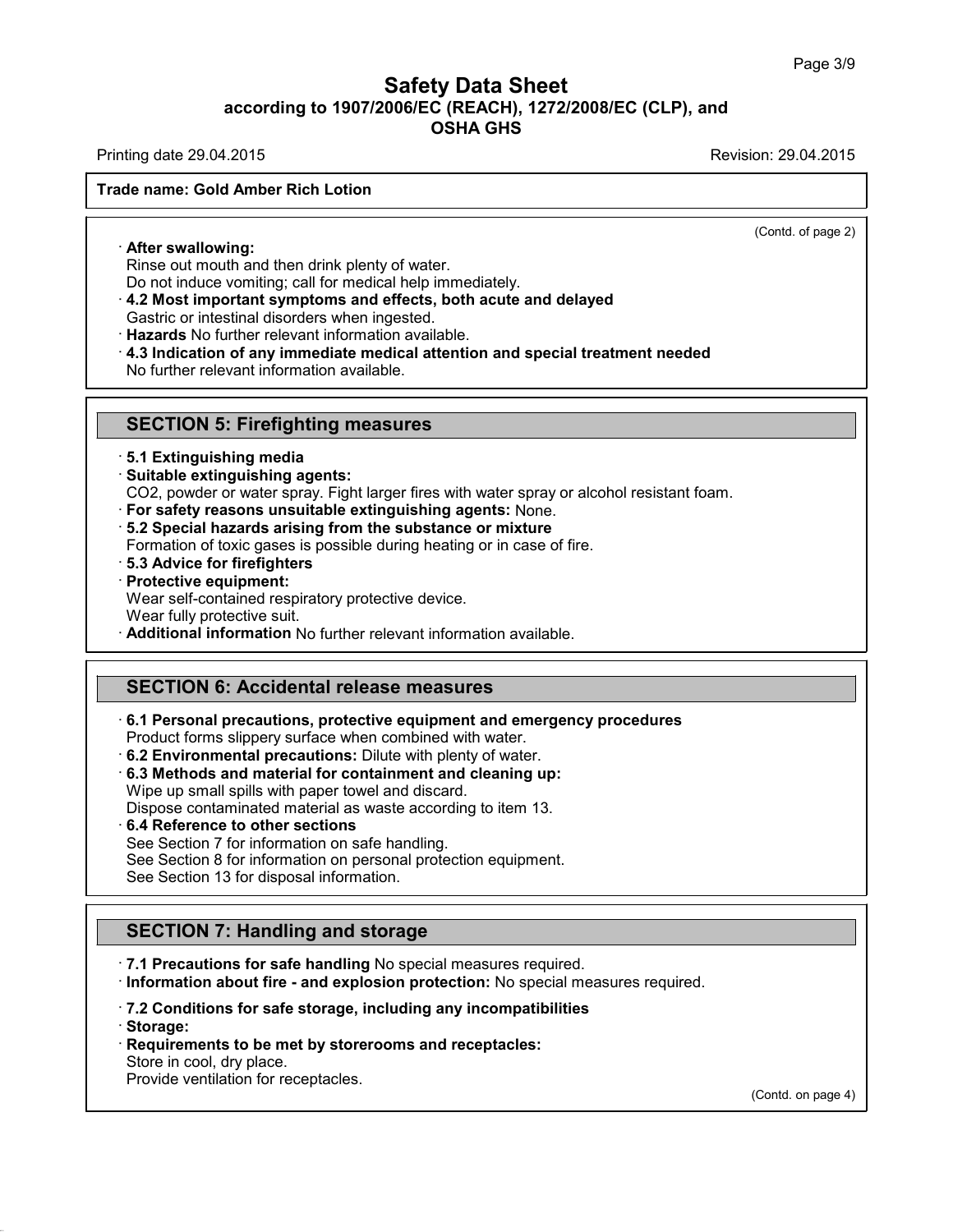Printing date 29.04.2015 **Printing date 29.04.2015** 

**Trade name: Gold Amber Rich Lotion**

(Contd. of page 3)

- · **Information about storage in one common storage facility:** Store away from foodstuffs.
- · **Further information about storage conditions:** Keep container tightly sealed.
- · **7.3 Specific end use(s)** No further relevant information available.

# **SECTION 8: Exposure controls/personal protection**

· **Additional information about design of technical facilities:** No further data; see item 7.

## · **8.1 Control parameters**

| Ingredients with limit values that require monitoring at the workplace: |
|-------------------------------------------------------------------------|
|-------------------------------------------------------------------------|

#### **56-81-5 glycerol**

|         | mist; *total dust **respirable fraction |  |
|---------|-----------------------------------------|--|
| T111101 | $\Box$ $\Box$                           |  |

- TLV (USA) TLV withdrawn-insufficient data human occup. exp.
- EL (Canada) | Long-term value: 10\* 3\*\* mg/m<sup>3</sup> \*mist; \*\*mist, resirable

PEL (USA) | Long-term value: 15<sup>\*</sup> 5<sup>\*\*</sup> mg/m<sup>3</sup>

EV (Canada) Long-term value:  $10 \text{ mg/m}^3$ 

## **122-99-6 2-phenoxyethanol**

EV (Canada) Long-term value:  $141$  mg/m<sup>3</sup>, 25 ppm Skin

· **DNELs** No further relevant information available.

· **PNECs** No further relevant information available.

· **Additional information:** The lists valid during the making were used as basis.

· **8.2 Exposure controls**

- · **Personal protective equipment:**
- · **General protective and hygienic measures:** Keep away from foodstuffs, beverages and feed.
- · **Respiratory protection:** Not required under normal conditions of use.
- · **Protection of hands:** No chemical-protective gloves required.
- · **Material of gloves** Not required.
- · **Eye protection:**
- Not required under normal conditions of use.
- Follow OSHA or EU guidelines concerning the use of protective eyewear.
- · **Body protection:** Not required under normal conditions of use.
- · **Limitation and supervision of exposure into the environment** No special requirements.
- · **Risk management measures** See Section 7 for additional information.

# **SECTION 9: Physical and chemical properties**

- · **9.1 Information on basic physical and chemical properties**
- · **General Information**
- · **Appearance:**
- 
- 
- 

40.1.5

**Form:** Liquid **Colour:** Colourless<br>
Colour: Pleasant<br>
Colour: Pleasant · **Odour:** Pleasant

(Contd. on page 5)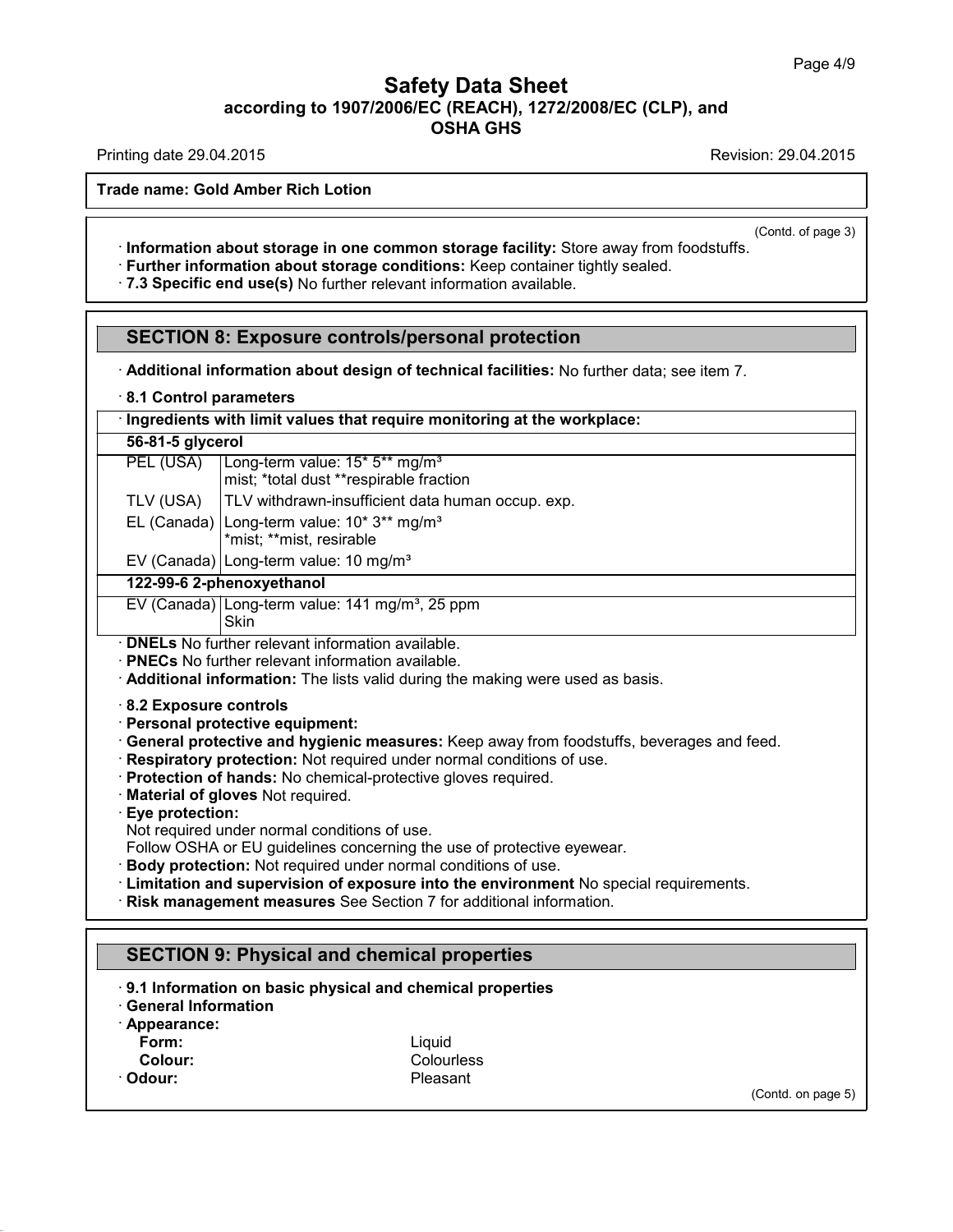Printing date 29.04.2015 **Revision: 29.04.2015** 

| Odour threshold:                                                                                  | Not determined.                                                                  | (Contd. of page 4) |
|---------------------------------------------------------------------------------------------------|----------------------------------------------------------------------------------|--------------------|
|                                                                                                   |                                                                                  |                    |
| · pH-value:                                                                                       | Not determined.                                                                  |                    |
| Change in condition<br><b>Melting point/Melting range:</b><br><b>Boiling point/Boiling range:</b> | Not Determined.<br>Undetermined.                                                 |                    |
| · Flash point:                                                                                    | Not applicable.                                                                  |                    |
| · Flammability (solid, gaseous):                                                                  | Not applicable.                                                                  |                    |
| · Auto/Self-ignition temperature:                                                                 | Not determined.                                                                  |                    |
| Decomposition temperature:                                                                        | Not determined.                                                                  |                    |
| · Self-igniting:                                                                                  | Product is not self-igniting.                                                    |                    |
| Danger of explosion:                                                                              | Product does not present an explosion hazard.                                    |                    |
| <b>Explosion limits:</b><br>Lower:<br>Upper:                                                      | Not determined.<br>Not determined.                                               |                    |
| · Vapour pressure:                                                                                | Not determined.                                                                  |                    |
| · Density:<br>· Relative density<br>· Vapour density<br><b>Evaporation rate</b>                   | Not determined.<br>Not determined.<br>Not determined.<br>Not determined.         |                    |
| · Solubility in / Miscibility with<br>water:                                                      | Fully miscible.                                                                  |                    |
| · Partition coefficient (n-octanol/water): Not determined.                                        |                                                                                  |                    |
| · Viscosity:<br>Dynamic:<br>Kinematic:<br>· 9.2 Other information                                 | Not determined.<br>Not determined.<br>No further relevant information available. |                    |

# **SECTION 10: Stability and reactivity**

|  |  | $\cdot$ 10.1 Reactivity |  |
|--|--|-------------------------|--|
|--|--|-------------------------|--|

40.1.5

- · **10.2 Chemical stability**
- · **Thermal decomposition / conditions to be avoided:**
- No decomposition if used and stored according to specifications.
- · **10.3 Possibility of hazardous reactions**
- Reacts with alkali (lyes).
- Reacts with oxidising agents.
- · **10.4 Conditions to avoid** No further relevant information available.
- · **10.5 Incompatible materials:** No further relevant information available.
- · **10.6 Hazardous decomposition products:**

Carbon monoxide and carbon dioxide

(Contd. on page 6)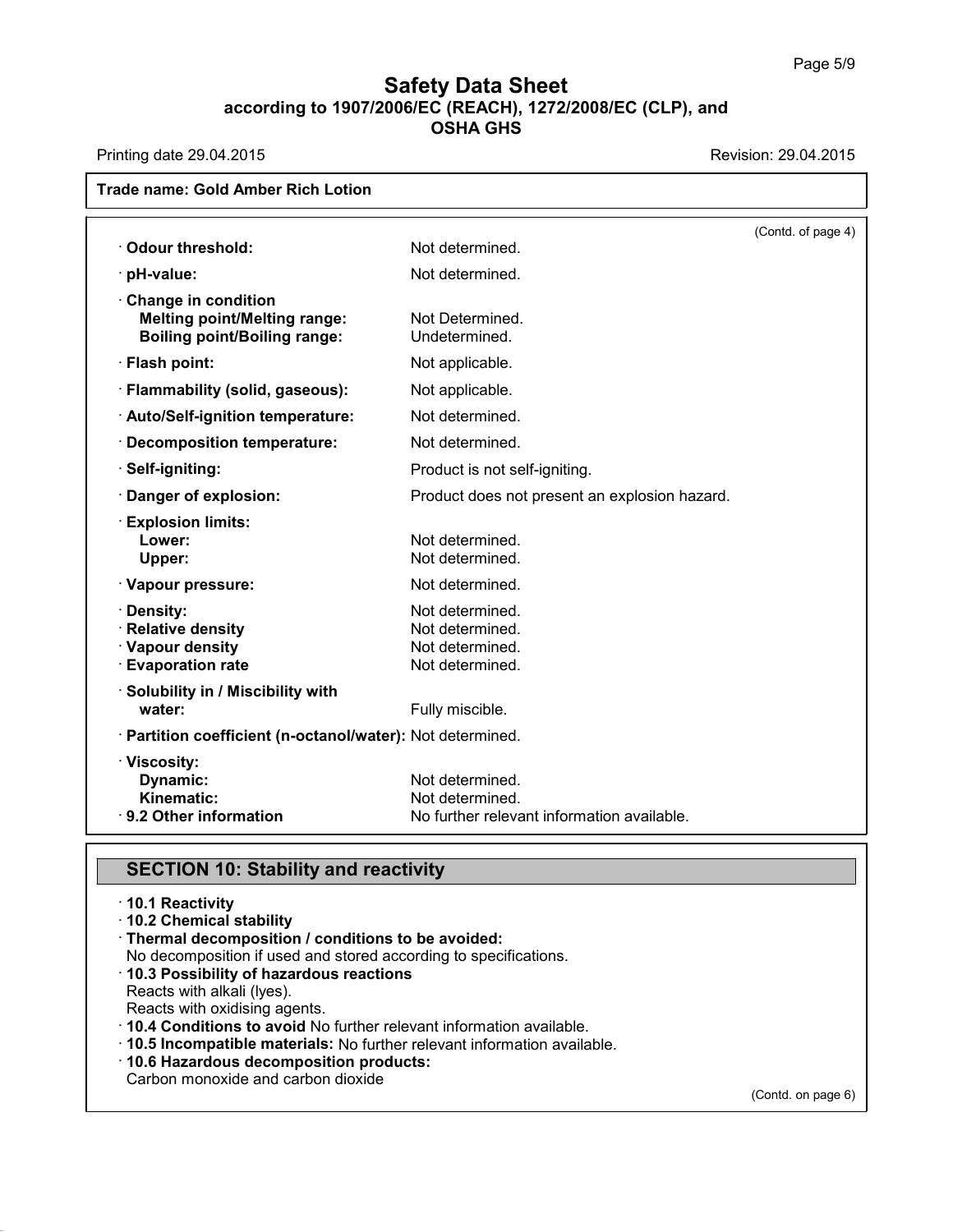Printing date 29.04.2015 **Printing date 29.04.2015** 

(Contd. of page 5)

## **Trade name: Gold Amber Rich Lotion**

Nitrogen oxides (NOx)

## **SECTION 11: Toxicological information**

#### · **11.1 Information on toxicological effects**

- · **Acute toxicity:**
- · **LD/LC50 values relevant for classification:** None.
- · **Primary irritant effect:**
- · **on the skin:** No irritant effect.
- · **on the eye:** No irritating effect.
- · **Sensitisation:** No sensitising effects known.
- · **Subacute to chronic toxicity:** No further relevant information available.
- · **Additional toxicological information:**

The product is not subject to classification according to the calculation method of the General EU Classification Guidelines for Preparations as issued in the latest version.

When used and handled according to specifications, the product does not have any harmful effects to our experience and the information provided to us.

- · **Acute effects (acute toxicity, irritation and corrosivity):** None.
- · **Repeated dose toxicity:** No further relevant information available.
- · **CMR effects (carcinogenity, mutagenicity and toxicity for reproduction):** None.

## **SECTION 12: Ecological information**

- · **12.1 Toxicity**
- · **Aquatic toxicity:** No further relevant information available.
- · **12.2 Persistence and degradability** No further relevant information available.
- · **12.3 Bioaccumulative potential** No further relevant information available.
- · **12.4 Mobility in soil** No further relevant information available.
- · **Additional ecological information:**
- · **General notes:**
- Water hazard class 1 (German Regulation) (Self-assessment): slightly hazardous for water

Do not allow undiluted product or large quantities of it to reach ground water, water course or sewage system.

- · **12.5 Results of PBT and vPvB assessment**
- · **PBT:** Not applicable.
- · **vPvB:** Not applicable.

· **12.6 Other adverse effects** No further relevant information available.

## **SECTION 13: Disposal considerations**

· **13.1 Waste treatment methods**

#### · **Recommendation**

40.1.5

Smaller quantities can be disposed of with household waste.

(Contd. on page 7)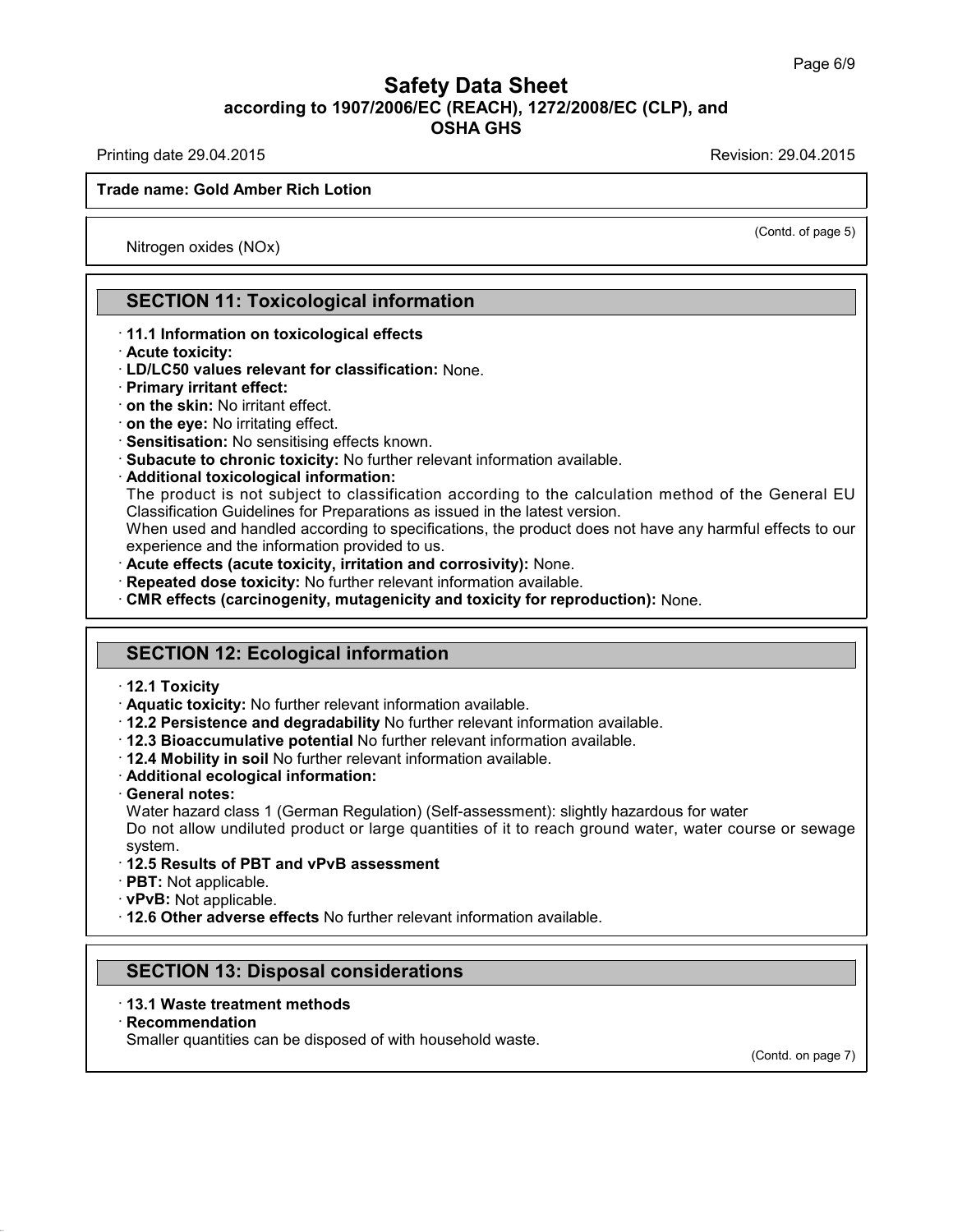Printing date 29.04.2015 **Printing date 29.04.2015** 

**Trade name: Gold Amber Rich Lotion**

(Contd. of page 6) The user of this material has the responsibility to dispose of unused material, residues and containers in compliance with all relevant local, state and federal laws and regulations regarding treatment, storage and disposal for hazardous and nonhazardous wastes.

## · **Uncleaned packaging:**

· **Recommendation:** Disposal must be made according to official regulations.

| <b>SECTION 14: Transport information</b>                                               |                 |
|----------------------------------------------------------------------------------------|-----------------|
| · 14.1 UN-Number                                                                       |                 |
| · DOT, ADR, ADN, IMDG, IATA                                                            | Not Regulated   |
| 14.2 UN proper shipping name                                                           |                 |
| · DOT, ADR, ADN, IMDG, IATA<br>14.3 Transport hazard class(es)                         | Not Regulated   |
|                                                                                        |                 |
| · DOT, ADR, ADN, IMDG, IATA                                                            |                 |
| · Class<br>14.4 Packing group                                                          | Not Regulated   |
| · DOT, ADR, IMDG, IATA                                                                 | Not Regulated   |
| 14.5 Environmental hazards:                                                            |                 |
| · Marine pollutant:                                                                    | No.             |
| 14.6 Special precautions for user                                                      | Not applicable. |
| 14.7 Transport in bulk according to Annex II of<br><b>MARPOL73/78 and the IBC Code</b> |                 |
| · UN "Model Regulation":                                                               | Not applicable. |
|                                                                                        |                 |

# **SECTION 15: Regulatory information**

· **15.1 Safety, health and environmental regulations/legislation specific for the substance ormixture** · **United States (USA)**

· **SARA**

40.1.5

· **Section 355 (extremely hazardous substances):**

None of the ingredients are listed.

· **Section 313 (Specific toxic chemical listings):**

None of the ingredients are listed.

· **TSCA (Toxic Substances Control Act):**

All ingredients are listed.

· **Proposition 65 (California):**

· **Chemicals known to cause cancer:**

None of the ingredients is listed.

· **Chemicals known to cause reproductive toxicity for females:**

None of the ingredients are listed.

(Contd. on page 8)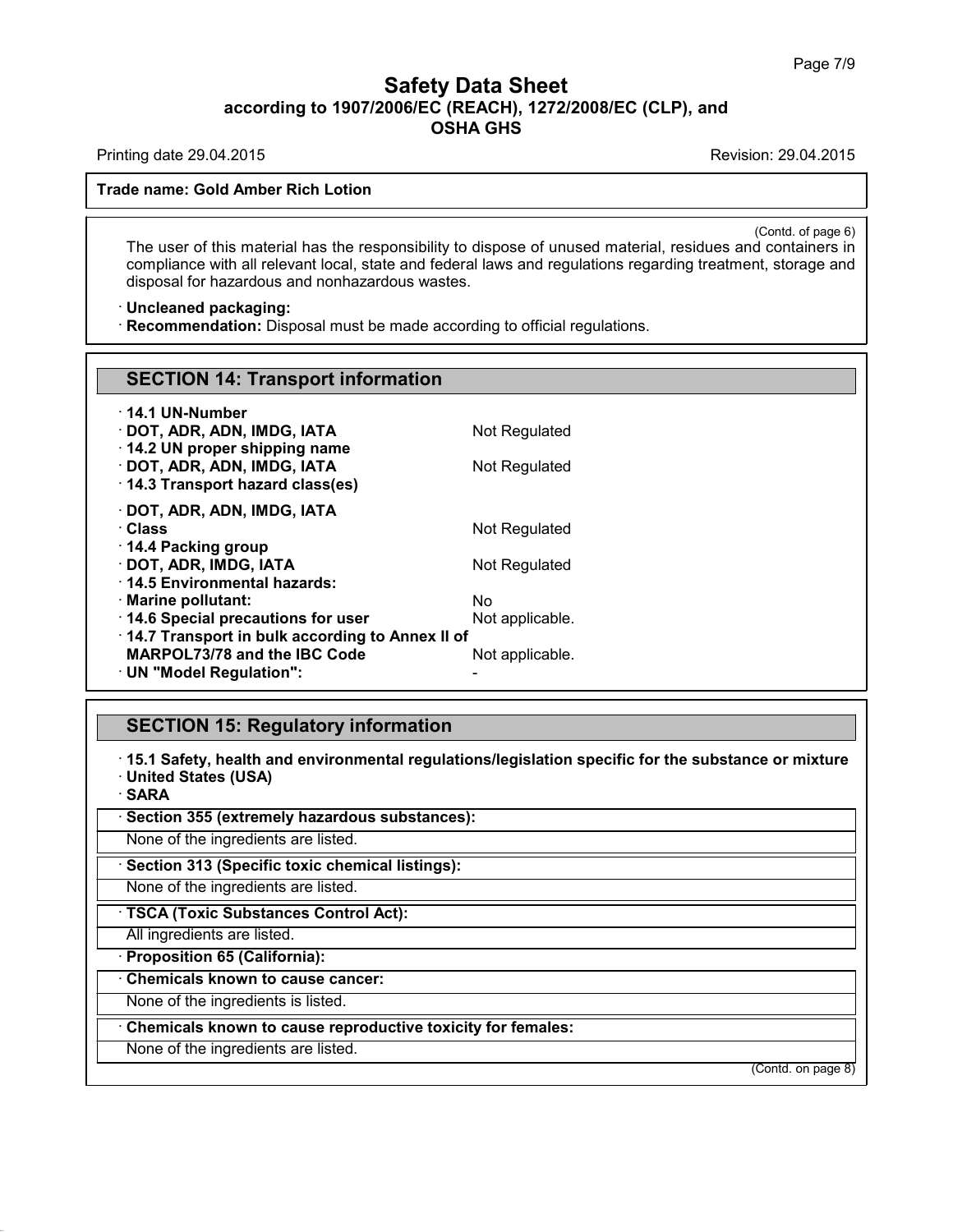Printing date 29.04.2015 **Revision: 29.04.2015** Revision: 29.04.2015

**Trade name: Gold Amber Rich Lotion**

(Contd. of page 7)

| Chemicals known to cause reproductive toxicity for males:                                                                                                                                                                                                             |
|-----------------------------------------------------------------------------------------------------------------------------------------------------------------------------------------------------------------------------------------------------------------------|
| None of the ingredients are listed.                                                                                                                                                                                                                                   |
| Chemicals known to cause developmental toxicity:                                                                                                                                                                                                                      |
| None of the ingredients are listed.                                                                                                                                                                                                                                   |
| <b>Carcinogenic Categories</b>                                                                                                                                                                                                                                        |
| <b>EPA (Environmental Protection Agency)</b>                                                                                                                                                                                                                          |
| None of the ingredients are listed.                                                                                                                                                                                                                                   |
| · IARC (International Agency for Research on Cancer)                                                                                                                                                                                                                  |
| None of the ingredients are listed.                                                                                                                                                                                                                                   |
| TLV (Threshold Limit Value established by ACGIH)                                                                                                                                                                                                                      |
| None of the ingredients are listed.                                                                                                                                                                                                                                   |
| · NIOSH-Ca (National Institute for Occupational Safety and Health)                                                                                                                                                                                                    |
| None of the ingredients are listed.                                                                                                                                                                                                                                   |
| · Canada                                                                                                                                                                                                                                                              |
| <b>Canadian Domestic Substances List (DSL)</b>                                                                                                                                                                                                                        |
| All ingredients are listed.                                                                                                                                                                                                                                           |
| Canadian Ingredient Disclosure list (limit 0.1%)                                                                                                                                                                                                                      |
| 107-88-0 butane-1,3-diol                                                                                                                                                                                                                                              |
| <b>Canadian Ingredient Disclosure list (limit 1%)</b>                                                                                                                                                                                                                 |
| None of the ingredients are listed.                                                                                                                                                                                                                                   |
| Other regulations, limitations and prohibitive regulations<br>This product has been classified in accordance with hazard criteria of the Controlled Products Regulations<br>and the SDS contains all the information required by the Controlled Products Regulations. |
| Substances of very high concern (SVHC) according to REACH, Article 57                                                                                                                                                                                                 |

None of the ingredients are listed.

40.1.5

· **15.2 Chemical safety assessment:** A Chemical Safety Assessment has not been carried out.

# **SECTION 16: Other information**

This information is based on our present knowledge. However, this shall not constitute a guarantee for any specific product features and shall not establish a legally valid contractual relationship.

· **Abbreviations and acronyms:** ADR: Accord européen sur le transport des marchandises dangereuses par Route (European Agreement concerning the International Carriage of Dangerous Goods by Road) IMDG: International Maritime Code for Dangerous Goods DOT: US Department of Transportation IATA: International Air Transport Association GHS: Globally Harmonised System of Classification and Labelling of Chemicals ACGIH: American Conference of Governmental Industrial Hygienists EINECS: European Inventory of Existing Commercial Chemical Substances ELINCS: European List of Notified Chemical Substances CAS: Chemical Abstracts Service (division of the American Chemical Society) NFPA: National Fire Protection Association (USA) (Contd. on page 9)